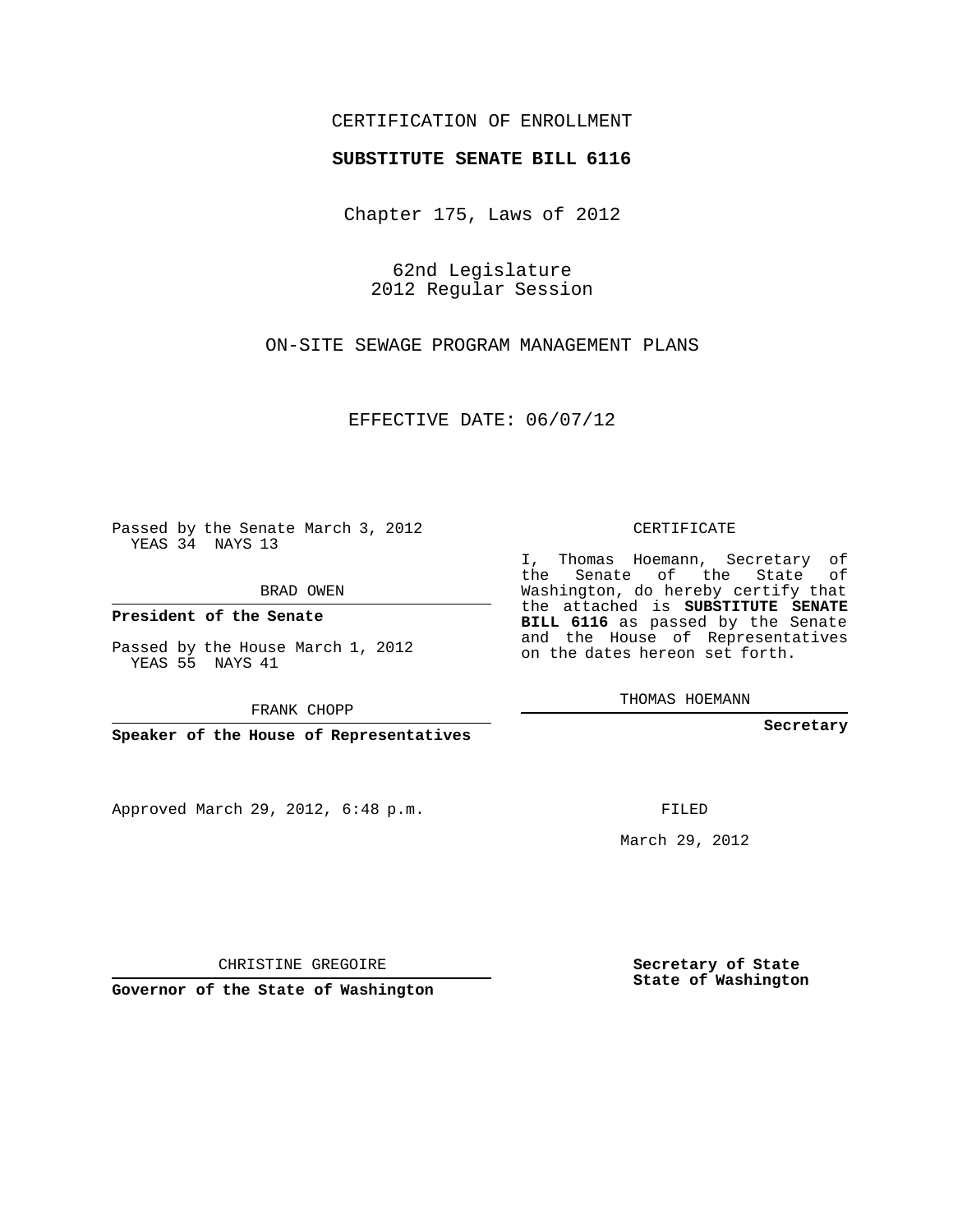## **SUBSTITUTE SENATE BILL 6116** \_\_\_\_\_\_\_\_\_\_\_\_\_\_\_\_\_\_\_\_\_\_\_\_\_\_\_\_\_\_\_\_\_\_\_\_\_\_\_\_\_\_\_\_\_

\_\_\_\_\_\_\_\_\_\_\_\_\_\_\_\_\_\_\_\_\_\_\_\_\_\_\_\_\_\_\_\_\_\_\_\_\_\_\_\_\_\_\_\_\_

AS AMENDED BY THE HOUSE

Passed Legislature - 2012 Regular Session

## **State of Washington 62nd Legislature 2012 Regular Session**

**By** Senate Government Operations, Tribal Relations & Elections (originally sponsored by Senators Fraser, Swecker, Pridemore, Ranker, and Murray)

READ FIRST TIME 01/27/12.

 1 AN ACT Relating to on-site sewage program management plans; and 2 adding a new section to chapter 70.05 RCW.

3 BE IT ENACTED BY THE LEGISLATURE OF THE STATE OF WASHINGTON:

 4 NEW SECTION. **Sec. 1.** A new section is added to chapter 70.05 RCW 5 to read as follows:

 6 (1) A local board of health in the twelve counties bordering Puget 7 Sound implementing an on-site sewage program management plan may:

 8 (a) Impose and collect reasonable rates or charges in an amount 9 sufficient to pay for the actual costs of administration and operation 10 of the on-site sewage program management plan; and

11 (b) Contract with the county treasurer to collect the rates or 12 charges imposed under this section in accordance with RCW 84.56.035.

 (2) In executing the provisions in subsection (1) of this section, a local board of health does not have the authority to impose a lien on real property for failure to pay rates and charges imposed by this 16 section.

17 (3) Nothing in this section provides a local board of health with 18 the ability to impose and collect rates and charges related to the